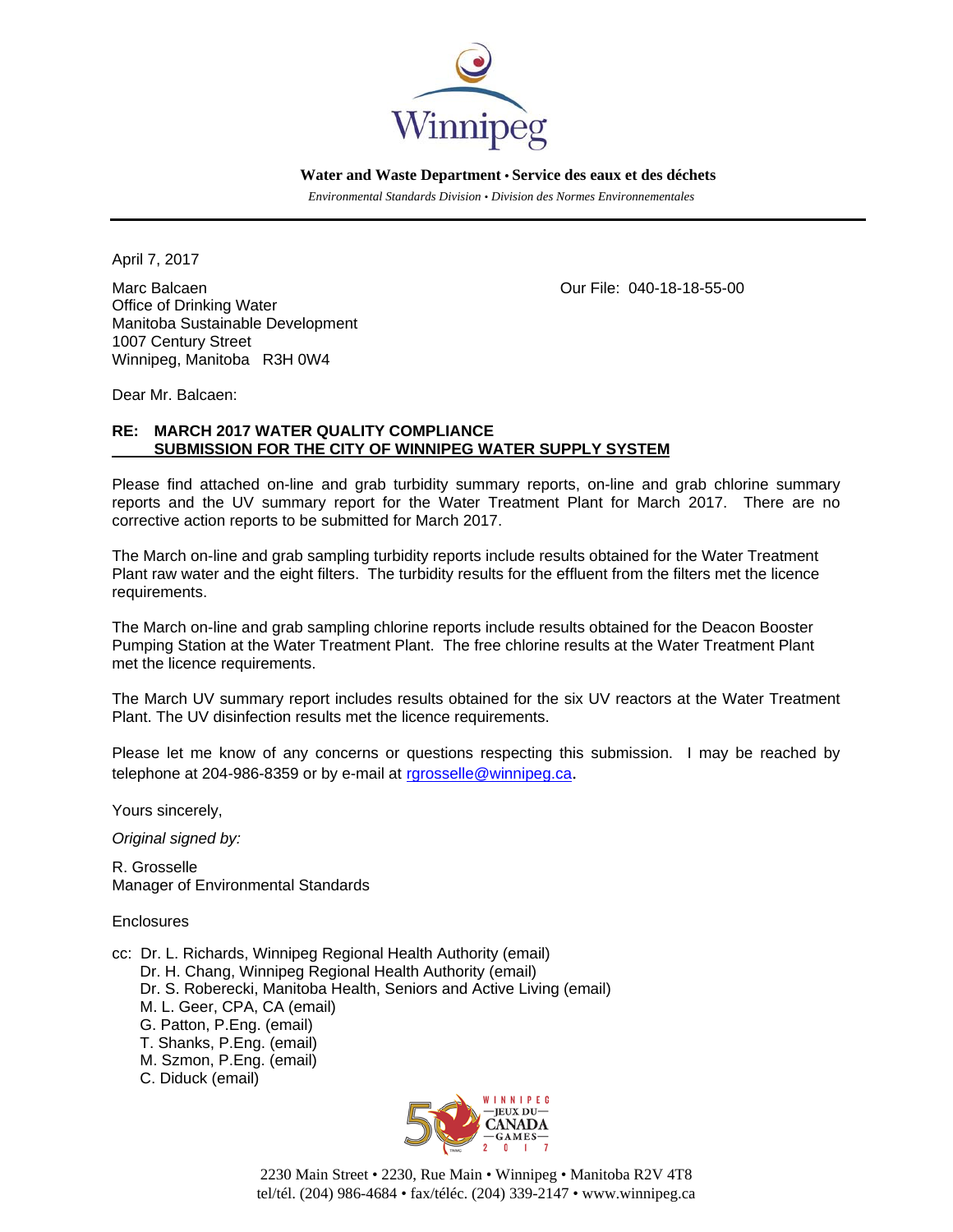

## **CITY OF WINNIPEG**WATER AND WASTE DEPARTMENT

Licence Number: **PWS-09-412-01**

# WATER SERVICESWATER TREATMENT PLANT TURBIDITY ON-LINE MONITORING REPORT

|                                                     | March 2017 Turbidity (NTU) |           |          |      |           |           |          |      |           |      |           |      |           |      |           |      |            |  |
|-----------------------------------------------------|----------------------------|-----------|----------|------|-----------|-----------|----------|------|-----------|------|-----------|------|-----------|------|-----------|------|------------|--|
|                                                     | Raw                        | Filter #1 |          |      | Filter #2 | Filter #3 |          |      | Filter #4 |      | Filter #5 |      | Filter #6 |      | Filter #7 |      | Filter #8  |  |
| Date                                                | Avg                        | Avg       | Max      | Avg  | Max       | Avg       | Max      | Avg  | Max       | Avg  | Max       | Avg  | Max       | Avg  | Max       |      | Max<br>Avg |  |
| 1/03/2017                                           | 0.60                       | 0.01      | 0.05     | 0.00 | 0.05      | 0.01      | 0.08     | 0.02 | 0.02      | 0.03 | 0.07      | 0.02 | 0.11      | 0.03 | 0.10      | 0.00 | 0.04       |  |
| 2/03/2017                                           | 0.60                       | 0.01      | 0.04     | 0.00 | 0.01      | 0.01      | 0.10     | 0.01 | 0.04      | 0.02 | 0.07      | 0.02 | 0.04      | 0.02 | 0.10      | 0.01 | 0.01       |  |
| 3/03/2017                                           | 0.60                       | 0.01      | 0.02     | 0.00 | 0.08      | 0.01      | 0.10     | 0.01 | 0.04      | 0.02 | 0.04      | 0.02 | 0.11      | 0.04 | 0.08      | 0.01 | 0.02       |  |
| 4/03/2017                                           | 0.61                       | 0.01      | 0.05     | 0.00 | 0.00      | 0.02      | 0.04     | 0.02 | 0.02      | 0.03 | 0.06      | 0.02 | 0.11      | 0.03 | 0.10      | 0.01 | 0.25       |  |
| 5/03/2017                                           | 0.62                       | 0.01      | 0.05     | 0.00 | 0.04      | 0.02      | 0.11     | 0.01 | 0.05      | 0.02 | 0.06      | 0.03 | 0.06      | 0.02 | 0.04      | 0.01 | 0.01       |  |
| 6/03/2017                                           | 0.63                       | 0.01      | 0.04     | 0.00 | 0.03      | 0.02      | 0.06     | 0.01 | 0.02      | 0.02 | 0.04      | 0.02 | 0.12      | 0.03 | 0.11      | 0.00 | 0.03       |  |
| 7/03/2017                                           | 0.66                       | 0.01      | 0.04     | 0.00 | 0.00      | 0.02      | 0.04     | 0.01 | 0.04      | 0.02 | 0.07      | 0.01 | 0.03      | 0.02 | 0.09      | 0.00 | 0.02       |  |
| 8/03/2017                                           | 0.67                       | 0.01      | 0.01     | 0.00 | 0.03      | 0.02      | 0.08     | 0.01 | 0.04      | 0.01 | 0.06      | 0.02 | 0.11      | 0.03 | 0.04      | 0.01 | 0.01       |  |
| 9/03/2017                                           | 0.68                       | 0.01      | 0.04     | 0.00 | 0.03      | 0.01      | 0.02     | 0.01 | 0.02      | 0.02 | 0.05      | 0.02 | 0.10      | 0.03 | 0.09      | 0.00 | 0.01       |  |
| 10/03/2017                                          | 0.68                       | 0.01      | 0.03     | 0.00 | 0.01      | 0.02      | 0.07     | 0.01 | 0.04      | 0.02 | 0.06      | 0.01 | 0.04      | 0.02 | 0.10      | 0.00 | 0.01       |  |
| 11/03/2017                                          | 0.69                       | 0.01      | 0.02     | 0.00 | 0.04      | 0.01      | 0.09     | 0.01 | 0.04      | 0.01 | 0.03      | 0.02 | 0.10      | 0.03 | 0.05      | 0.01 | 0.01       |  |
| 12/03/2017                                          | 0.70                       | O/L       | O/L      | 0.01 | 0.09      | 0.02      | 0.04     | 0.02 | 0.02      | 0.04 | 0.07      | 0.04 | 0.19      | 0.05 | 0.10      | 0.01 | 0.05       |  |
| 13/03/2017                                          | 0.72                       | O/L       | O/L      | 0.00 | 0.01      | 0.02      | 0.11     | 0.01 | 0.02      | 0.02 | 0.06      | 0.01 | 0.09      | 0.03 | 0.09      | 0.01 | 0.01       |  |
| 14/03/2017                                          | 0.73                       | O/L       | O/L      | 0.00 | 0.06      | 0.04      | 0.09     | 0.01 | 0.05      | 0.02 | 0.08      | 0.02 | 0.06      | 0.02 | 0.10      | 0.01 | 0.01       |  |
| 15/03/2017                                          | 0.74                       | O/L       | O/L      | 0.01 | 0.07      | 0.04      | 0.15     | 0.02 | 0.08      | 0.02 | 0.04      | 0.03 | 0.09      | 0.03 | 0.06      | 0.01 | 0.01       |  |
| 16/03/2017                                          | 0.75                       | O/L       | O/L      | 0.00 | 0.07      | 0.04      | 0.06     | 0.02 | 0.02      | 0.03 | 0.07      | 0.02 | 0.06      | 0.03 | 0.11      | 0.01 | 0.01       |  |
| 17/03/2017                                          | 0.77                       | O/L       | O/L      | 0.00 | 0.04      | 0.05      | 0.24     | 0.02 | 0.09      | 0.03 | 0.07      | 0.02 | 0.03      | 0.03 | 0.11      | 0.01 | 0.01       |  |
| 18/03/2017                                          | 0.75                       | 0.01      | 0.05     | 0.01 | 0.07      | 0.03      | 0.11     | 0.01 | 0.09      | 0.02 | 0.04      | 0.03 | 0.11      | 0.03 | 0.04      | 0.01 | 0.01       |  |
| 19/03/2017                                          | 0.75                       | 0.01      | 0.04     | 0.00 | 0.00      | 0.04      | 0.06     | 0.02 | 0.02      | 0.03 | 0.08      | 0.02 | 0.10      | 0.03 | 0.10      | 0.00 | 0.02       |  |
| 20/03/2017                                          | 0.73                       | 0.01      | 0.01     | 0.01 | 0.06      | 0.05      | 0.12     | 0.01 | 0.09      | 0.02 | 0.08      | 0.03 | 0.04      | 0.02 | 0.10      | 0.00 | 0.01       |  |
| 21/03/2017                                          | 0.74                       | 0.02      | 0.08     | 0.02 | 0.10      | 0.04      | 0.15     | 0.01 | 0.02      | 0.04 | 0.06      | 0.04 | 0.13      | 0.05 | 0.07      | 0.01 | 0.03       |  |
| 22/03/2017                                          | 0.75                       | 0.01      | 0.09     | 0.02 | 0.04      | 0.08      | 0.10     | 0.03 | 0.12      | 0.04 | 0.12      | 0.03 | 0.05      | 0.04 | 0.14      | 0.01 | 0.06       |  |
| 23/03/2017                                          | 0.74                       | 0.01      | 0.05     | 0.01 | 0.10      | 0.05      | 0.16     | 0.01 | 0.11      | 0.02 | 0.22      | 0.04 | 0.15      | 0.02 | 0.05      | 0.01 | 0.01       |  |
| 24/03/2017                                          | 0.76                       | 0.00      | 0.01     | 0.00 | 0.00      | 0.01      | 0.06     | 0.01 | 0.02      | 0.01 | 0.06      | 0.02 | 0.07      | 0.02 | 0.11      | 0.00 | 0.03       |  |
| 25/03/2017                                          | 0.75                       | 0.00      | 0.00     | 0.00 | 0.00      | 0.00      | 0.00     | 0.00 | 0.00      | 0.02 | 0.09      | 0.03 | 0.05      | 0.02 | 0.11      | 0.00 | 0.03       |  |
| 26/03/2017                                          | 0.75                       | 0.00      | 0.00     | 0.00 | 0.00      | 0.00      | 0.00     | 0.00 | 0.00      | 0.01 | 0.02      | 0.02 | 0.09      | 0.02 | 0.04      | 0.01 | 0.01       |  |
| 27/03/2017                                          | 0.75                       | 0.00      | 0.00     | 0.00 | 0.00      | 0.00      | 0.02     | 0.00 | 0.00      | 0.01 | 0.05      | 0.01 | 0.08      | 0.02 | 0.07      | 0.00 | 0.01       |  |
| 28/03/2017                                          | 0.76                       | 0.00      | 0.00     | 0.00 | 0.00      | 0.00      | 0.04     | 0.00 | 0.00      | 0.01 | 0.05      | 0.01 | 0.03      | 0.01 | 0.07      | 0.00 | 0.01       |  |
| 29/03/2017                                          | 0.75                       | 0.00      | 0.00     | 0.00 | 0.00      | 0.00      | 0.00     | 0.00 | 0.00      | 0.01 | 0.02      | 0.01 | 0.07      | 0.01 | 0.03      | 0.01 | 0.01       |  |
| 30/03/2017                                          | 0.75                       | 0.00      | 0.00     | 0.00 | 0.00      | 0.00      | 0.03     | 0.00 | 0.00      | 0.01 | 0.05      | 0.01 | 0.08      | 0.02 | 0.07      | 0.00 | 0.01       |  |
| 31/03/2017                                          | 0.77                       | 0.00      | 0.00     | 0.00 | 0.00      | 0.00      | 0.04     | 0.00 | 0.00      | 0.01 | 0.06      | 0.02 | 0.04      | 0.02 | 0.08      | 0.00 | 0.01       |  |
| Total Number of Measurements Taken, A:              |                            |           | 7779     |      | 2719      |           | 11184    |      | 7569      |      | 15053     |      | 14958     |      | 13374     |      | 14542      |  |
| Turbidity Standard for Monitoring Location (NTU):   |                            |           | 0.3      |      | 0.3       |           | 0.3      |      | 0.3       |      | 0.3       |      | 0.3       |      | 0.3       |      | 0.3        |  |
| Number of Measurements Meeting Standard, B:         |                            |           | 7779     |      | 2719      |           | 11184    |      | 7569      |      | 15053     |      | 14958     |      | 13374     |      | 14542      |  |
| Compliance with Turbidity Standard, C = B/A X 100%: |                            |           | 100.000% |      | 100.000%  |           | 100.000% |      | 100.000%  |      | 100.000%  |      | 100.000%  |      | 100.000%  |      | 100.000%   |  |

Note: OL - Offline

File Path: N:\Water Treatment Branch\Administration\Reports\Regulatory Submissions\Turbidity\2017\03-March

D.Merredew**Submitted By (Print): Signature:**

Signature: Original Signed by D.Merredew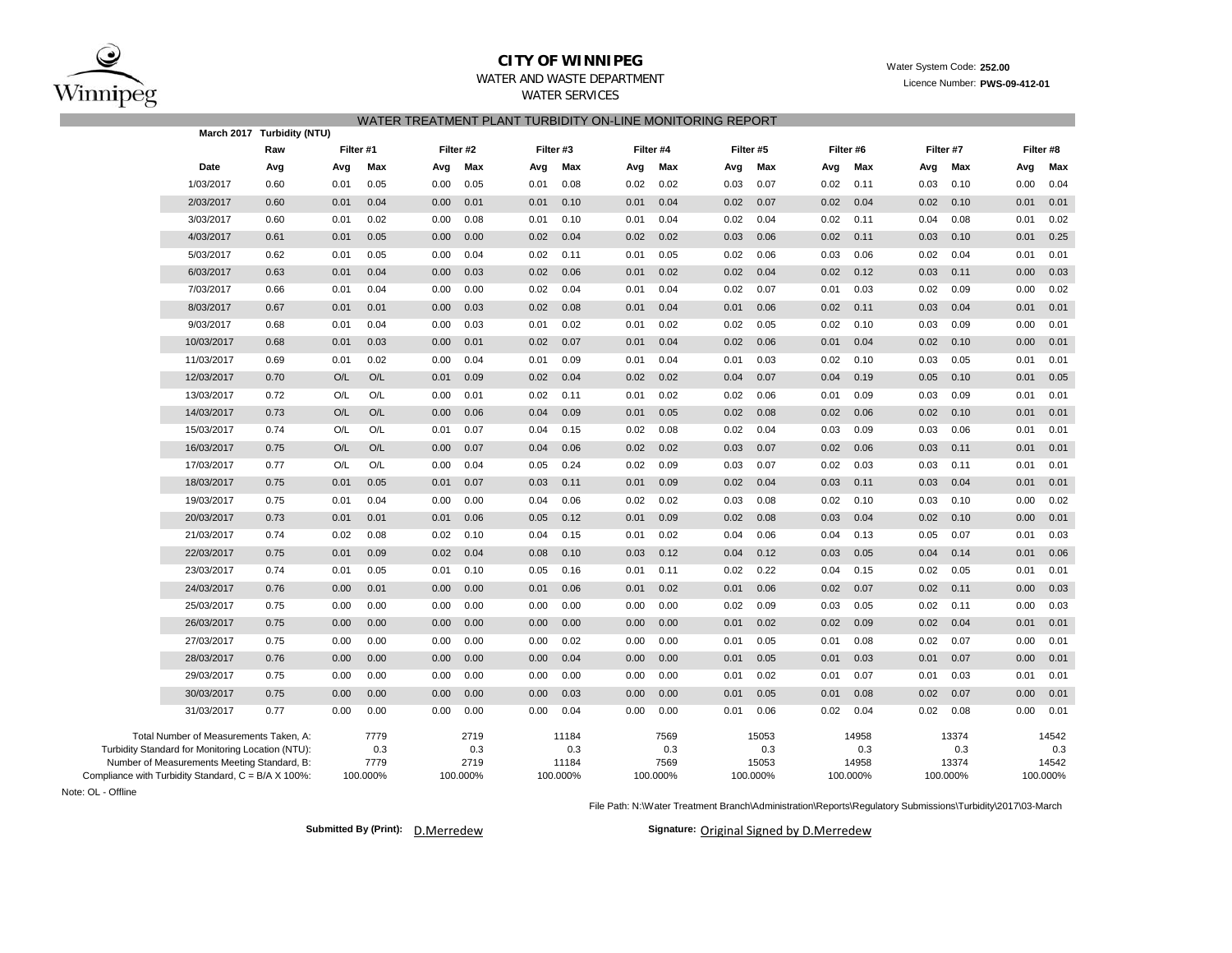

#### CITY OF WINNIPEG WATER AND WASTE DEPARTMENT ENVIRONMENTAL STANDARDS DIVISION

## **WATER TREATMENT PLANT TURBIDITY GRAB MONITORING REPORT**

| Water System Code: 252.00                          |           |                              |           |           |                     |           |           |                     |           | <b>Turbidity (NTU)</b> |           |           |                     |           |                     |           |           |           |
|----------------------------------------------------|-----------|------------------------------|-----------|-----------|---------------------|-----------|-----------|---------------------|-----------|------------------------|-----------|-----------|---------------------|-----------|---------------------|-----------|-----------|-----------|
| Licence No. PWS-09-412-01                          |           |                              |           |           |                     |           |           |                     |           |                        |           |           |                     |           |                     |           |           |           |
| <b>Date</b>                                        |           | <b>Raw Water</b><br>Filter 1 |           |           | Filter <sub>2</sub> |           |           | Filter <sub>3</sub> |           | Filter 4               |           | Filter 5  | Filter <sub>6</sub> |           | Filter <sub>7</sub> |           | Filter 8  |           |
|                                                    | Grab      | Analyser                     | Grab      | Analyser  | Grab                | Analyser  | Grab      | Analyser            | Grab      | Analyser               | Grab      | Analyser  | Grab                | Analyser  | Grab                | Analyser  | Grab      | Analyser  |
| 01-Mar-2017                                        | 0.53      | 0.57                         | 0.11      | < 0.02    | 0.08                | < 0.02    | 0.10      | 0.02                | 0.10      | < 0.02                 | 0.11      | 0.03      | <b>OL</b>           | OL        | 0.14                | 0.04      | 0.17      | 0.04      |
| 02-Mar-2017                                        | 0.55      | 0.56                         | <b>OL</b> | <b>OL</b> | 0.10                | < 0.02    | 0.10      | 0.02                | 0.11      | < 0.02                 | 0.12      | 0.04      | 0.10                | <0.02     | 0.09                | 0.02      | 0.09      | <0.02     |
| 03-Mar-2017                                        | 0.52      | 0.55                         | 0.09      | <0.02     | OL                  | OL        | OL        | OL                  | 0.08      | < 0.02                 | 0.07      | < 0.02    | 0.12                | 0.03      | 0.10                | 0.02      | 0.10      | <0.02     |
| 04-Mar-2017                                        | <b>NS</b> | <b>NS</b>                    | <b>NS</b> | <b>NS</b> | <b>NS</b>           | <b>NS</b> | <b>NS</b> | <b>NS</b>           | <b>NS</b> | <b>NS</b>              | <b>NS</b> | <b>NS</b> | <b>NS</b>           | <b>NS</b> | <b>NS</b>           | <b>NS</b> | <b>NS</b> | <b>NS</b> |
| 05-Mar-2017                                        | <b>NS</b> | <b>NS</b>                    | <b>NS</b> | <b>NS</b> | <b>NS</b>           | <b>NS</b> | <b>NS</b> | <b>NS</b>           | <b>NS</b> | <b>NS</b>              | <b>NS</b> | <b>NS</b> | <b>NS</b>           | <b>NS</b> | <b>NS</b>           | <b>NS</b> | <b>NS</b> | <b>NS</b> |
| 06-Mar-2017                                        | 0.57      | 0.60                         | 0.09      | < 0.02    | OL                  | OL        | OL        | OL                  | 0.08      | < 0.02                 | 0.08      | < 0.02    | 0.17                | 0.06      | 0.12                | 0.02      | 0.12      | <0.02     |
| 07-Mar-2017                                        | 0.59      | 0.64                         | 0.11      | < 0.02    | 0.07                | < 0.02    | 0.08      | 0.02                | 0.08      | < 0.02                 | 0.10      | 0.03      | 0.10                | < 0.02    | OL                  | OL        | OL        | OL        |
| 08-Mar-2017                                        | 0.62      | 0.66                         | 0.07      | < 0.02    | 0.08                | < 0.02    | 0.10      | 0.03                | <b>OL</b> | OL                     | <b>OL</b> | OL        | 0.11                | <0.02     | 0.09                | 0.02      | 0.09      | <0.02     |
| 09-Mar-2017                                        | 0.65      | 0.66                         | 0.12      | < 0.02    | <b>OL</b>           | <b>OL</b> | 0.10      | < 0.02              | 0.09      | < 0.02                 | 0.10      | 0.02      | <b>OL</b>           | <b>OL</b> | 0.16                | 0.03      | 0.16      | <0.02     |
| 10-Mar-2017                                        | 0.55      | 0.67                         | OL        | <b>OL</b> | 0.09                | < 0.02    | 0.10      | < 0.02              | 0.12      | < 0.02                 | 0.12      | 0.03      | 0.11                | <0.02     | <b>OL</b>           | <b>OL</b> | 0.12      | <0.02     |
| 11-Mar-2017                                        | <b>NS</b> | <b>NS</b>                    | <b>NS</b> | <b>NS</b> | <b>NS</b>           | <b>NS</b> | <b>NS</b> | <b>NS</b>           | <b>NS</b> | <b>NS</b>              | <b>NS</b> | <b>NS</b> | <b>NS</b>           | <b>NS</b> | <b>NS</b>           | <b>NS</b> | <b>NS</b> | <b>NS</b> |
| 12-Mar-2017                                        | <b>NS</b> | <b>NS</b>                    | OL        | OL        | <b>NS</b>           | <b>NS</b> | <b>NS</b> | <b>NS</b>           | <b>NS</b> | <b>NS</b>              | <b>NS</b> | <b>NS</b> | <b>NS</b>           | <b>NS</b> | <b>NS</b>           | <b>NS</b> | <b>NS</b> | <b>NS</b> |
| 13-Mar-2017                                        | 0.61      | 0.70                         | OL        | OL        | 0.13                | < 0.02    | 0.14      | < 0.02              | 0.19      | < 0.02                 | 0.19      | 0.03      | 0.18                | <0.02     | OL                  | OL        | 0.17      | <0.02     |
| 14-Mar-2017                                        | 0.62      | 0.71                         | OL        | <b>OL</b> | 0.18                | < 0.02    | 0.14      | 0.02                | 0.17      | 0.04                   | 0.09      | < 0.02    | 0.13                | <0.02     | 0.13                | 0.02      | 0.11      | <0.02     |
| 15-Mar-2017                                        | 0.60      | 0.69                         | OL        | OL        | OL                  | <b>OL</b> | 0.11      | 0.03                | 0.10      | < 0.02                 | 0.11      | 0.02      | 0.15                | 0.04      | 0.11                | 0.02      | 0.12      | <0.02     |
| 16-Mar-2017                                        | 0.62      | 0.72                         | <b>OL</b> | <b>OL</b> | 0.13                | < 0.02    | 0.12      | 0.05                | 0.11      | < 0.02                 | 0.11      | 0.03      | 0.10                | 0.02      | 0.14                | 0.04      | <b>OL</b> | OL        |
| 17-Mar-2017                                        | 0.65      | 0.79                         | OL        | <b>OL</b> | 0.10                | < 0.02    | 0.11      | 0.05                | 0.12      | < 0.02                 | 0.14      | 0.06      | 0.09                | <0.02     | 0.09                | <0.02     | 0.07      | <0.02     |
| 18-Mar-2017                                        | <b>NS</b> | <b>NS</b>                    | 0.09      | < 0.02    | <b>NS</b>           | <b>NS</b> | <b>NS</b> | <b>NS</b>           | <b>NS</b> | <b>NS</b>              | <b>NS</b> | <b>NS</b> | <b>NS</b>           | <b>NS</b> | <b>NS</b>           | <b>NS</b> | <b>NS</b> | <b>NS</b> |
| 19-Mar-2017                                        | <b>NS</b> | <b>NS</b>                    | <b>NS</b> | <b>NS</b> | <b>NS</b>           | <b>NS</b> | <b>NS</b> | <b>NS</b>           | <b>NS</b> | <b>NS</b>              | <b>NS</b> | <b>NS</b> | <b>NS</b>           | <b>NS</b> | <b>NS</b>           | <b>NS</b> | <b>NS</b> | <b>NS</b> |
| 20-Mar-2017                                        | 0.62      | 0.74                         | 0.10      | < 0.02    | 0.11                | < 0.02    | 0.13      | 0.06                | 0.13      | < 0.02                 | <b>OL</b> | OL        | 0.11                | 0.02      | <b>OL</b>           | <b>OL</b> | 0.08      | <0.02     |
| 21-Mar-2017                                        | 0.64      | 0.71                         | 0.21      | < 0.02    | OL                  | <b>OL</b> | 0.14      | 0.05                | 0.13      | < 0.02                 | 0.11      | 0.03      | 0.22                | 0.11      | 0.13                | 0.04      | 0.13      | <0.02     |
| 22-Mar-2017                                        | 0.65      | 0.73                         | 0.14      | < 0.02    | 0.13                | 0.02      | 0.15      | 0.08                | 0.14      | < 0.02                 | 0.14      | 0.06      | 0.13                | 0.04      | OL                  | OL        | OL        | OL        |
| 23-Mar-2017                                        | 0.60      | 0.73                         | 0.11      | < 0.02    | 0.14                | 0.02      | OL        | OL                  | OL        | OL                     | 0.11      | 0.03      | 0.12                | < 0.02    | 0.14                | 0.02      | 0.11      | <0.02     |
| 24-Mar-2017                                        | 0.66      | 0.69                         | OL        | OL        | 0.07                | < 0.02    | 0.07      | 0.02                | 0.07      | < 0.02                 | 0.07      | < 0.02    | OL                  | OL        | 0.08                | <0.02     | 0.06      | <0.02     |
| 25-Mar-2017                                        | <b>NS</b> | <b>NS</b>                    | <b>NS</b> | <b>NS</b> | <b>NS</b>           | <b>NS</b> | <b>NS</b> | <b>NS</b>           | <b>NS</b> | <b>NS</b>              | <b>NS</b> | <b>NS</b> | <b>NS</b>           | <b>NS</b> | <b>NS</b>           | <b>NS</b> | <b>NS</b> | <b>NS</b> |
| 26-Mar-2017                                        | <b>NS</b> | <b>NS</b>                    | <b>NS</b> | <b>NS</b> | <b>NS</b>           | <b>NS</b> | <b>NS</b> | <b>NS</b>           | <b>NS</b> | <b>NS</b>              | <b>NS</b> | <b>NS</b> | <b>NS</b>           | <b>NS</b> | <b>NS</b>           | <b>NS</b> | <b>NS</b> | <b>NS</b> |
| 27-Mar-2017                                        | 0.61      | 0.74                         | OL        | <b>OL</b> | 0.07                | < 0.02    | 0.08      | 0.02                | 0.08      | < 0.02                 | 0.09      | < 0.02    | 0.08                | <0.02     | 0.10                | 0.02      | <b>OL</b> | <b>OL</b> |
| 28-Mar-2017                                        | 0.59      | 0.72                         | 0.08      | < 0.02    | 0.08                | < 0.02    | 0.11      | 0.04                | OL        | OL                     | OL        | OL        | 0.09                | <0.02     | 0.08                | <0.02     | 0.07      | <0.02     |
| 29-Mar-2017                                        | 0.61      | 0.73                         | 0.09      | < 0.02    | OL                  | OL        | OL        | OL                  | 0.07      | < 0.02                 | 0.07      | < 0.02    | 0.10                | 0.02      | 0.08                | <0.02     | 0.07      | <0.02     |
| 30-Mar-2017                                        | 0.59      | 0.73                         | OL        | <b>OL</b> | 0.07                | <0.02     | 0.08      | 0.03                | 0.09      | < 0.02                 | 0.08      | < 0.02    | 0.07                | <0.02     | 0.09                | 0.02      | 0.12      | <0.02     |
| 31-Mar-2017                                        | 0.60      | 0.79                         | 0.08      | < 0.02    | 0.08                | < 0.02    | 0.10      | 0.04                | 0.10      | < 0.02                 | OL        | OL        | 0.09                | <0.02     | OL                  | <b>OL</b> | 0.07      | <0.02     |
| Total number of measurements taken, A:             |           |                              | 14        |           | 17                  |           | 19        |                     | 20        |                        | 19        |           | 20                  |           | 17                  |           | 19        |           |
| Turbidity Standard for Monitoring Location (NTU):  |           |                              | 0.30      |           | 0.30                |           | 0.30      |                     | 0.30      |                        | 0.30      |           | 0.30                |           | 0.30                |           | 0.30      |           |
| Number of measurements meeting standard, B:        |           |                              | 14        |           | 17                  |           | 19        |                     | 20        |                        | 19        |           | 20                  |           | 17                  |           | 19        |           |
| Compliance with Turbidity Standard, C= B/A X 100%: |           |                              | 100%      |           | 100%                |           | 100%      |                     | 100%      |                        | 100%      |           | 100%                |           | 100%                |           | 100%      |           |

NS: No Sample NA: Not Analyzed OL: Off-Line

Filter 1 was offline for maintenance March 12-17, 2017.

**Comments: Report Compiled By: H.Demchenko**

> **Approved in LIMS By: C.Diduck**

Printed From : N:\WQ Data\Routine Water Quality\2015\Turbidity.xls **Date Approved:** File: WQR3

**6-Apr-17**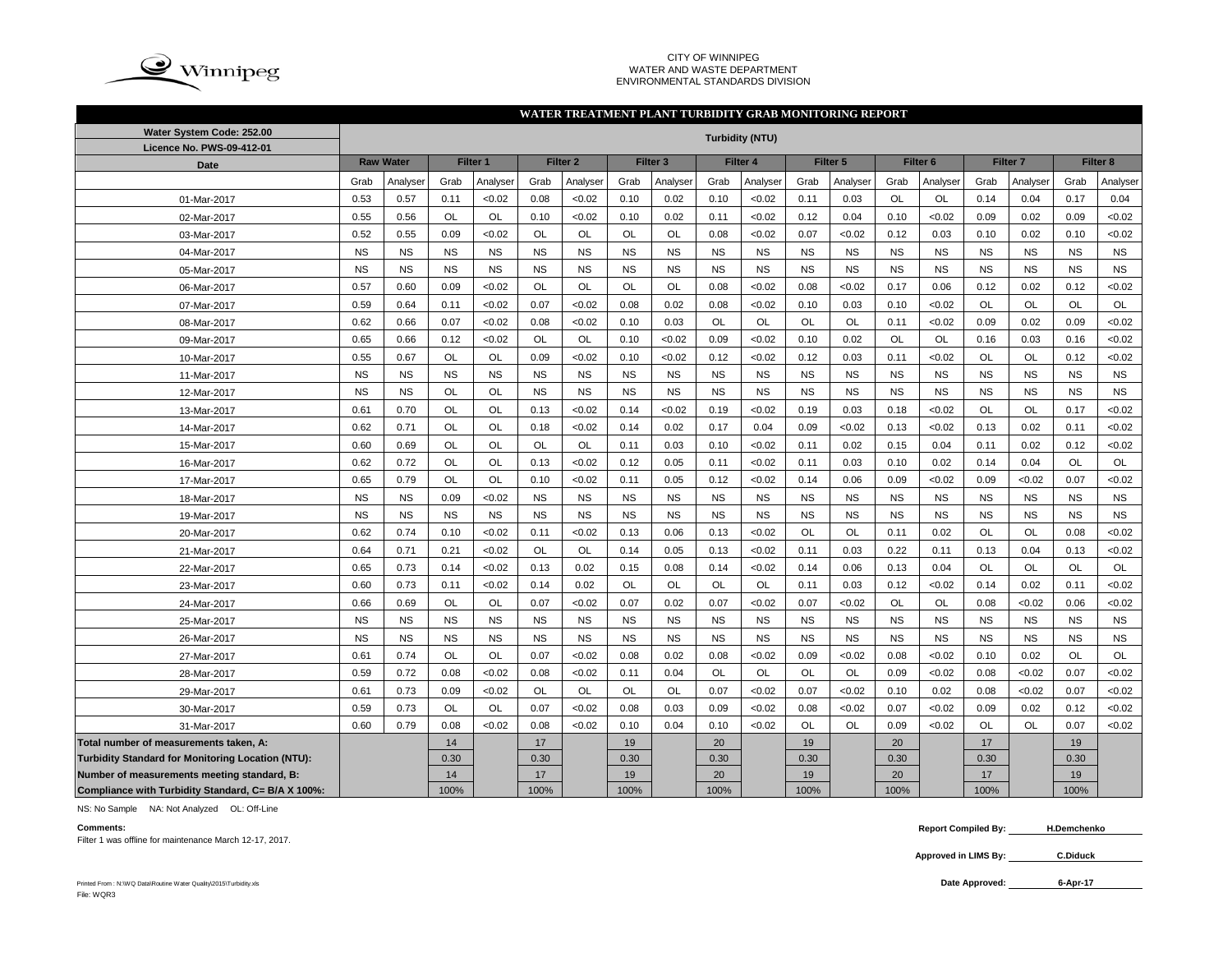

**City of Winnipeg**

Water and Waste Department

Water Services

# Deacon Booster Pumping Station WATER TREATMENT PLANT FREE CHLORINE ON-LINE MONITORING REPORT

| Water System Code:     |  |
|------------------------|--|
| Licence Number:        |  |
| <b>Report Created:</b> |  |

Water System Code: **252.00** Licence Number: **PWS-09-412-01**

01 April 2017 **Report Period: March 2017** 

|                                             |         | <b>BRANCH1</b><br>[mg/L] | <b>BRANCH 2</b><br>[mg/L] |         |
|---------------------------------------------|---------|--------------------------|---------------------------|---------|
| Date                                        | Average | Minimum                  | Average                   | Minimum |
| 1/03/2017                                   | 1.23    | 1.17                     | 1.21                      | 1.16    |
| 2/03/2017                                   | 1.12    | 1.02                     | 1.13                      | 1.03    |
| 3/03/2017                                   | 0.99    | 0.96                     | 1.03                      | 1.01    |
| 4/03/2017                                   | 1.05    | 0.96                     | 1.11                      | 1.01    |
| 5/03/2017                                   | 1.13    | 1.08                     | 1.19                      | 1.15    |
| 6/03/2017                                   | 1.22    | 1.16                     | 1.29                      | 1.26    |
| 7/03/2017                                   | 1.26    | 1.18                     | 1.34                      | 1.27    |
| 8/03/2017                                   | 1.31    | 1.26                     | 1.39                      | 1.36    |
| 9/03/2017                                   | 1.19    | 0.99                     | 1.24                      | 1.05    |
| 10/03/2017                                  | 1.02    | 0.97                     | 1.09                      | 1.01    |
| 11/03/2017                                  | 1.01    | 0.98                     | 1.07                      | 1.04    |
| 12/03/2017                                  | 1.04    | 0.94                     | 1.07                      | 0.98    |
| 13/03/2017                                  | 1.13    | 1.08                     | 1.15                      | 1.10    |
| 14/03/2017                                  | 1.07    | 0.99                     | 1.09                      | 0.87    |
| 15/03/2017                                  | 1.03    | 0.81                     | 1.12                      | 1.02    |
| 16/03/2017                                  | 1.00    | 0.94                     | 1.07                      | 1.02    |
| 17/03/2017                                  | 1.04    | 0.92                     | 1.03                      | 0.81    |
| 18/03/2017                                  | 1.00    | 0.91                     | 1.00                      | 0.89    |
| 19/03/2017                                  | 0.98    | 0.90                     | 0.99                      | 0.96    |
| 20/03/2017                                  | 0.95    | 0.84                     | 0.99                      | 0.94    |
| 21/03/2017                                  | 0.97    | 0.87                     | 1.00                      | 0.95    |
| 22/03/2017                                  | 0.97    | 0.90                     | 0.98                      | 0.92    |
| 23/03/2017                                  | 1.07    | 0.95                     | 1.09                      | 1.03    |
| 24/03/2017                                  | 1.02    | 0.70                     | 1.01                      | 0.71    |
| 25/03/2017                                  | 1.04    | 0.91                     | 0.98                      | 0.94    |
| 26/03/2017                                  | 0.98    | 0.84                     | 0.97                      | 0.91    |
| 27/03/2017                                  | 0.95    | 0.86                     | 0.98                      | 0.92    |
| 28/03/2017                                  | 0.96    | 0.88                     | 0.99                      | 0.96    |
| 29/03/2017                                  | 1.00    | 0.91                     | 1.01                      | 0.92    |
| 30/03/2017                                  | 1.02    | 0.91                     | 1.04                      | 0.99    |
| 31/03/2017                                  | 1.06    | 1.01                     | 1.12                      | 1.08    |
| Total Number of Measurements, A:            |         | 21566                    |                           | 21568   |
| Minimum Free Chlorine Standard:             |         | 0.5                      |                           | 0.5     |
| Number of Measurements Meeting Standard, B: |         | 21566                    |                           | 21568   |
| COMPLIANCE, $C = B/A \times 100\%$ :        |         | 100.00                   |                           | 100.00  |

File Path: N:\Water Treatment Branch\Administration\Reports\Regulatory Submissions\Chlorine\2017\03-March

Submitted By (Print):

D. Merredew **D. Merredew** Signature: **Demand Strategier Constructs**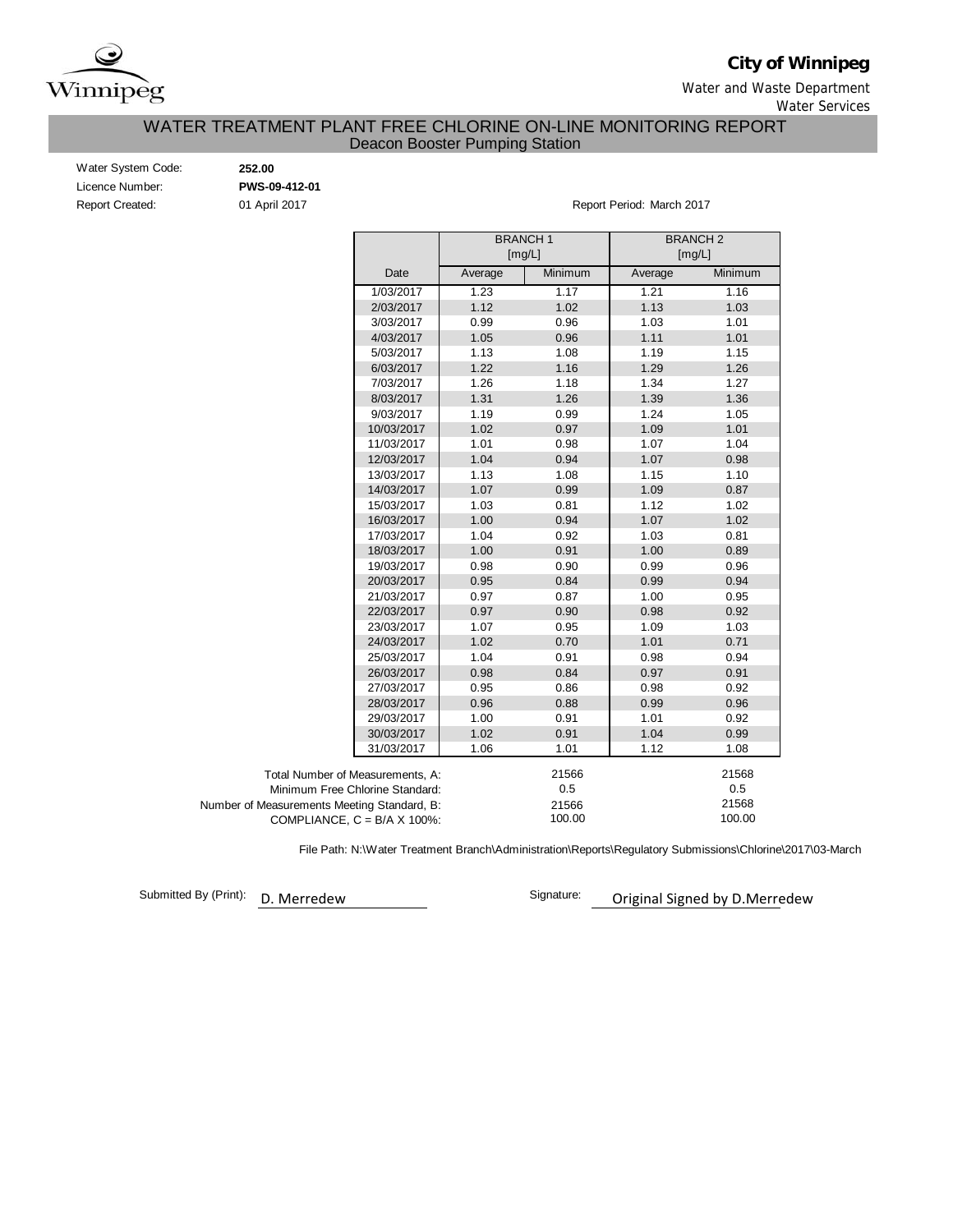| <b>CITY OF WINNIPEG</b><br>WATER AND WASTE DEPARTMENT<br>$\rightarrow$ Winnipeg<br>ENVIRONMENTAL STANDARDS DIVISION |           |                                         |                                 |                                                |                      |                                 |  |  |  |  |  |  |  |
|---------------------------------------------------------------------------------------------------------------------|-----------|-----------------------------------------|---------------------------------|------------------------------------------------|----------------------|---------------------------------|--|--|--|--|--|--|--|
| WATER TREATMENT PLANT CHLORINE GRAB MONITORING REPORT                                                               |           |                                         |                                 |                                                |                      |                                 |  |  |  |  |  |  |  |
| Water System Code: 252.00                                                                                           |           | Deacon Booster Pumping Station Branch 1 |                                 | <b>Deacon Booster Pumping Station Branch 2</b> |                      |                                 |  |  |  |  |  |  |  |
| <b>Licence No. PWS-09-412-01</b>                                                                                    |           |                                         |                                 |                                                |                      |                                 |  |  |  |  |  |  |  |
| <b>Date</b>                                                                                                         |           | Free Chlorine (mg/L)                    | <b>Total Chlorine</b><br>(mg/L) |                                                | Free Chlorine (mg/L) | <b>Total Chlorine</b><br>(mg/L) |  |  |  |  |  |  |  |
|                                                                                                                     | Analyser  | Grab                                    | Grab                            | Analyser                                       | Grab                 | Grab                            |  |  |  |  |  |  |  |
| 01-Mar-2017                                                                                                         | 1.25      | 1.46                                    | 1.61                            | 1.22                                           | 1.33                 | 1.50                            |  |  |  |  |  |  |  |
| 02-Mar-2017                                                                                                         | 1.11      | 1.21                                    | 1.48                            | 1.22                                           | 1.28                 | 1.52                            |  |  |  |  |  |  |  |
| 03-Mar-2017                                                                                                         | 1.00      | 1.10                                    | 1.25                            | 1.05                                           | 1.07                 | 1.29                            |  |  |  |  |  |  |  |
| 04-Mar-2017                                                                                                         | <b>NS</b> | <b>NS</b>                               | <b>NS</b>                       | <b>NS</b>                                      | <b>NS</b>            | <b>NS</b>                       |  |  |  |  |  |  |  |
| 05-Mar-2017                                                                                                         | <b>NS</b> | <b>NS</b>                               | <b>NS</b>                       | <b>NS</b>                                      | <b>NS</b>            | <b>NS</b>                       |  |  |  |  |  |  |  |
| 06-Mar-2017                                                                                                         | 1.21      | 1.25                                    | 1.46                            | 1.29                                           | 1.32                 | 1.61                            |  |  |  |  |  |  |  |
| 07-Mar-2017                                                                                                         | 1.22      | 1.29                                    | 1.46                            | 1.29                                           | 1.31                 | 1.53                            |  |  |  |  |  |  |  |
| 08-Mar-2017                                                                                                         | 1.33      | 1.41                                    | 1.60                            | 1.39                                           | 1.33                 | 1.66                            |  |  |  |  |  |  |  |
| 09-Mar-2017                                                                                                         | 1.26      | 1.25                                    | 1.43                            | 1.32                                           | 1.32                 | 1.51                            |  |  |  |  |  |  |  |
| 10-Mar-2017                                                                                                         | 1.03      | 1.05                                    | 1.22                            | 1.10                                           | 0.98                 | 1.27                            |  |  |  |  |  |  |  |
| 11-Mar-2017                                                                                                         | <b>NS</b> | <b>NS</b>                               | <b>NS</b>                       | <b>NS</b>                                      | <b>NS</b>            | <b>NS</b>                       |  |  |  |  |  |  |  |
| 12-Mar-2017                                                                                                         | <b>NS</b> | <b>NS</b>                               | <b>NS</b>                       | <b>NS</b>                                      | <b>NS</b>            | <b>NS</b>                       |  |  |  |  |  |  |  |
| 13-Mar-2017                                                                                                         | 1.19      | 1.29                                    | 1.43                            | 1.24                                           | 1.12                 | 1.46                            |  |  |  |  |  |  |  |
| 14-Mar-2017                                                                                                         | 1.08      | 1.11                                    | 1.25                            | 1.10                                           | 1.16                 | 1.31                            |  |  |  |  |  |  |  |
| 15-Mar-2017                                                                                                         | 1.21      | 1.06                                    | 1.25                            | 1.14                                           | 1.14                 | 1.30                            |  |  |  |  |  |  |  |
| 16-Mar-2017                                                                                                         | 0.99      | 1.10                                    | 1.28                            | 1.06                                           | 1.16                 | 1.30                            |  |  |  |  |  |  |  |
| 17-Mar-2017                                                                                                         | 1.10      | 1.13                                    | 1.28                            | 1.11                                           | 1.15                 | 1.33                            |  |  |  |  |  |  |  |
| 18-Mar-2017                                                                                                         | <b>NS</b> | <b>NS</b>                               | ΝS                              | <b>NS</b>                                      | <b>NS</b>            | <b>NS</b>                       |  |  |  |  |  |  |  |
| 19-Mar-2017                                                                                                         | <b>NS</b> | <b>NS</b>                               | <b>NS</b>                       | <b>NS</b>                                      | <b>NS</b>            | <b>NS</b>                       |  |  |  |  |  |  |  |
| 20-Mar-2017                                                                                                         | 0.99      | 1.11                                    | 1.31                            | 1.03                                           | 1.08                 | 1.26                            |  |  |  |  |  |  |  |
| 21-Mar-2017                                                                                                         | 1.02      | 1.06                                    | 1.25                            | 1.03                                           | 1.03                 | 1.27                            |  |  |  |  |  |  |  |
| 22-Mar-2017                                                                                                         | 0.98      | 1.01                                    | 1.23                            | 0.98                                           | 1.05                 | 1.22                            |  |  |  |  |  |  |  |
| 23-Mar-2017                                                                                                         | 1.10      | 1.15                                    | 1.30                            | 1.11                                           | 1.18                 | 1.34                            |  |  |  |  |  |  |  |
| 24-Mar-2017                                                                                                         | 0.72      | 0.82                                    | 0.97                            | 0.81                                           | 0.95                 | 1.14                            |  |  |  |  |  |  |  |
| 25-Mar-2017                                                                                                         | ΝS        | NS                                      | <b>NS</b>                       | <b>NS</b>                                      | <b>NS</b>            | <b>NS</b>                       |  |  |  |  |  |  |  |
| 26-Mar-2017                                                                                                         | <b>NS</b> | <b>NS</b>                               | <b>NS</b>                       | <b>NS</b>                                      | <b>NS</b>            | <b>NS</b>                       |  |  |  |  |  |  |  |
| 27-Mar-2017                                                                                                         | 0.96      | 1.05                                    | 1.24                            | 0.98                                           | 0.97                 | 1.25                            |  |  |  |  |  |  |  |
| 28-Mar-2017                                                                                                         | 0.97      | 1.08                                    | 1.22                            | 0.99                                           | 1.12                 | 1.27                            |  |  |  |  |  |  |  |
| 29-Mar-2017                                                                                                         | 1.02      | 1.11                                    | 1.31                            | 1.03                                           | 1.16                 | 1.31                            |  |  |  |  |  |  |  |
| 30-Mar-2017                                                                                                         | 1.01      | 1.12                                    | 1.27                            | 1.03                                           | 1.10                 | 1.29                            |  |  |  |  |  |  |  |
| 31-Mar-2017                                                                                                         | 1.07      | 1.17                                    | 1.37                            | 1.11                                           | 1.20                 | 1.35                            |  |  |  |  |  |  |  |
| Total number of measurements taken, A:                                                                              |           | 23                                      |                                 |                                                | 23                   |                                 |  |  |  |  |  |  |  |
| Chlorine Standard for Monitoring Location (mg/L):                                                                   |           | 0.50                                    |                                 |                                                | 0.50                 |                                 |  |  |  |  |  |  |  |
| Number of measurements meeting standard, B:                                                                         |           | 23                                      |                                 |                                                | 23                   |                                 |  |  |  |  |  |  |  |
| Compliance with Chlorine Standard, C= B/A X 100%:                                                                   |           | 100%                                    |                                 |                                                | 100%                 |                                 |  |  |  |  |  |  |  |

NS: No Sample NA: Not Analyzed OL: Off-Line

| <b>Comments:</b> | <b>Report Compiled By:</b> | <b>H.Demchenko</b> |
|------------------|----------------------------|--------------------|
|                  | Approved in LIMS By:       | <b>C.Diduck</b>    |
|                  |                            |                    |

**Printed From : N:\WQ Data\Routine Water Quality\2016\Chlorine.xls** File: WQR3

Date Approved: 6-Apr-17